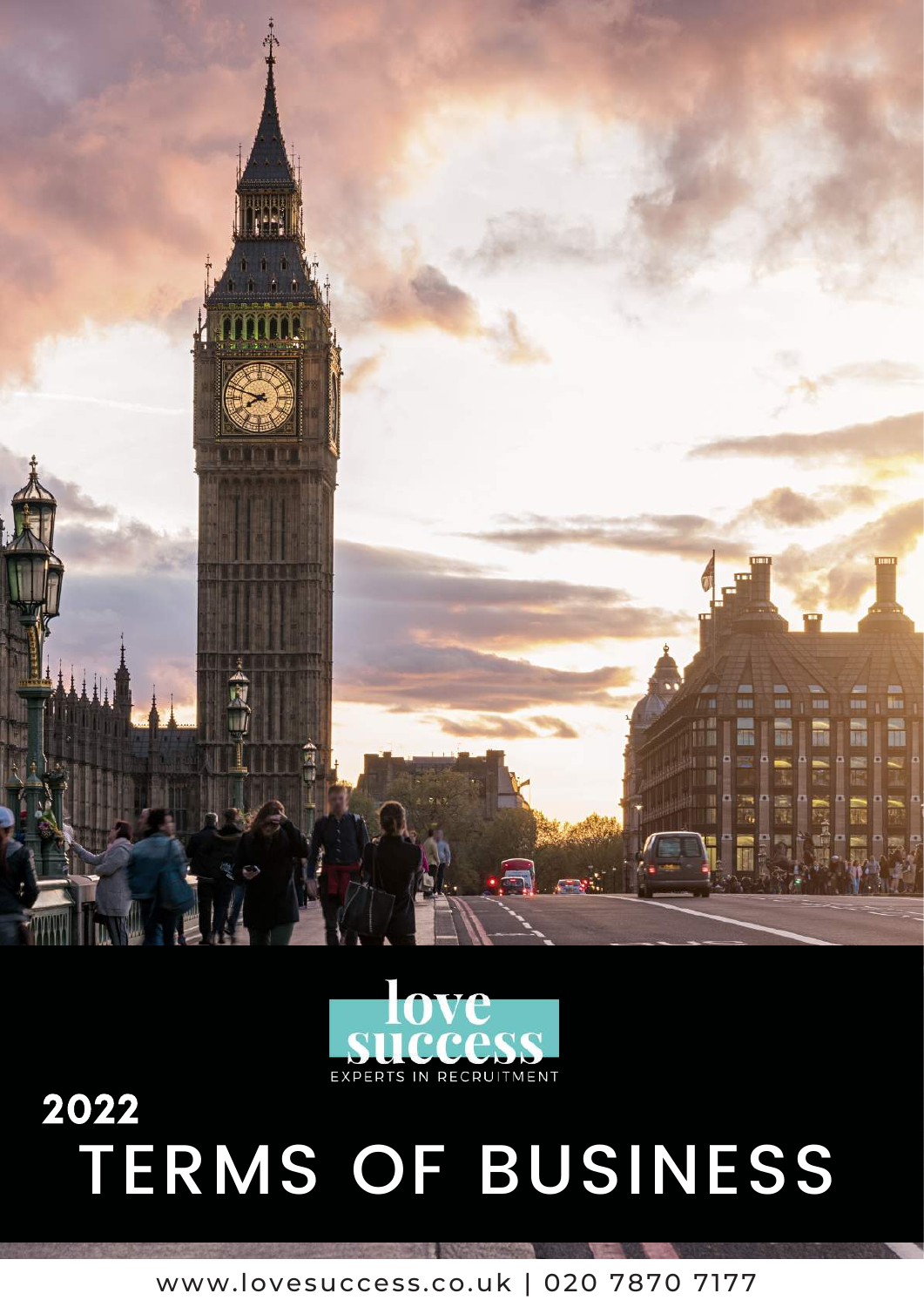

020 7870 7177 www.lovesuccess.co.uk 4 January 2022

# **TERMS AND CONDITIONS OF BUSINESS**

Part A applies to the introduction of **permanent or contract staff** to be directly employed by the Client. Part B applies to the supply of **temporary staff**services.

**PART A**:

1. DEFINITIONS<br>1.1 In Part Aof these Terms of Business the following definitions apply:<br>1.1 In Part Aof these Terms of Business the following definitions apply:<br>Agency: means Love Success Ltd whose Head Office is based at:

Engagement: means the engagement, employment or use of the Applicant by the Client or any third party to whom<br>the Applicant has been introduced by the Client on a permanent or temporary basis, whether under a contract of s

Introduction: means (i) the Client's interview of an Applicant in person or by telephone, following the Client's<br>instruction to the Agency to search for an Applicant; or (ii) the passing to the Client of a curriculum vitae which identifies the Applicant; and which leads to an Engagement of that Applicant in any capacity whatsoever;<br>Introduction Fee: means the fee payable by the Client to the Agency for an Introduction resulting in an Engagem **Remuneration:** Includes, without limitation, gross base salary or fees, payments and any other taxable emoluments payable to or receivable by the Applicant for services provided to or on behalf of the Client.

**Rebate Period:** means the period during which the Agency's Scale of Refund operates in accordance with the chart below.

1.2 Unless the context requires otherwise, references to the singular include theplural. 1.3 The Headings contained in these Terms of Business are for convenience only and do not affect their interpretation.

# **2. THE CONTRACT**

2.1 These Terms constitute the contract between the Agency and the Client for the supply of permanent or contract<br>staff (to be engaged directly by the Client) and are deemed to be accepted by the Client by virtue of an Int staff (to be entitled and internal or the Engagement or

2.2 These Terms contain the entire agreement between the parties and unless otherwise agreed in writing by a<br>Director of the Agency, these Terms prevail over any other terms of business or purchase conditions put forward b

2.3 No Variation or alteration to these Terms shall be valid unless the details of such variation are agreed between<br>the Agency and the Client and are set out in writing by a Director of Love Success Ltd and a copy of the

2.4 The Agency acts as an employment agency (as defined in Section 13(2) of the Employment Agencies Act 1973) when Introducing Applicants to the Client for direct Engagement by the Client.

# **3. NOTIFICATION & FEES** 3.1 The Client agrees:

3.1.1 to notify the Agency immediately of the terms of any offer of an Engagement, which it makes to the Applicant;<br>3.1.2. to notify the Agency immediately that its offer of an Engagement to the Applicant has been accepted as requested by the Agency; and

3.1.3. to pay the Introduction Fee within 14 days of the date of invoice. To be calculated in accordance with the provisions of this Clause 3.

3.2 The Agency reserves the right to charge interest under the Late Payment of Commercial Debts (Interest) Act<br>1998 on invoiced amounts unpaid by the due date at a rate of 8% per annum above the Bank of England bank rate<br>f

3.3If the Introduction Fee payable to the Agency by the Client for an Introduction resulting in an Engagement is<br>discounted from the Fee Structure table below, the Client must pay the discounted invoice within 14 days of t

3.4 The Introduction Fee payable to the Agency by the Client for an Introduction resulting in an Engagement is<br>calculated in accordance with the Fee Structure table below, based on the salary applicable during the first 12

3.5 In the event that the Engagement is for a fixed term of less than 12 months, the fee in Clause 3.4 will be<br>calculated in accordance with the details in the Fixed Term Engagements Heading. If the Engagement is extended<br> 12 months or less.

3.6 The Introduction Fee calculated in accordance with clause 3.4. If the Client subsequently engages or re-engages an Applicant within the period of 6 calendar months from the date of termination of the Engagement or withdrawal of<br>the offer or introduction of the applicant, a full fee calculated in accordance with clause 3.4 becomes pa

3.7 Should the Client engage a Temporary Worker supplied to them by the Agency on a permanent basis, the<br>Introduction Fee payable to the Agency by the Client is calculated in accordance with the Fee Structure table below,<br>

3.8 In the event that any Agency staff with whom the Client has had personal dealings accepts an Engagement with<br>the Client while employed by the Agency (or within 3 months of leaving the Agency), the Client shall be liabl

3.9 Neither the Client nor the Client Group (as defined in Part B) shall directly or indirectly entice, induce, encourage,<br>approach (or cause to be enticed, induced, encouraged or approached) any employee of the Agency to employee. Where a relevant employee of the Agency (being a person with whom the Client and/or the Client's Group had material dealings at any time during the period of 12 months preceding the termination of such employee's employment with the Agency) voluntarily leaves his or her employment with theAgency and commences any

employment or engagement with the Client or the Client's Group within 3 months of his or her employment terminating, the Client will pay an Introduction Fee calculated in accordance with Part A of these Terms & Conditions of Business.

## **4. REFUNDS**

4.1 In order to qualify for the refund, set out in Scale of Refunds, the Client must notify the Agency in writing of the<br>termination of the Engagement within 7 days of its termination and must have paid the Agency's Introd

4.2 If the Engagement terminates within the Rebate Period (except where the Applicant is made redundant) the fee<br>will be refunded in accordance with the Scales of Refunds table below

will be refunded in accordance with the Scales of Refunds tablebelow 4.3 In circumstances where clauses 3.5 or 3.6 apply the full fee stated in clause 3.4 is payable and there shall be no entitlement to a refund.

4.4 In the event that the Candidate's Engagement is terminated within the rebate period and rebate paid and<br>subsequently re-engaged on any basis whatscever by the Client within 6 months of the termination of the<br>Engagement

4.5 For the purpose of this clause 4, the date of termination of the Engagement shall be the date on which the Applicant ceases working for the Client.

...<br>4.6 In circumstances where 3.5 applies, the full Introduction Fee is payable and there shall be no entitlement to a<br>refund

4.7If subsequent to the Client receiving a refund the Applicant is re-engaged within a period of 6 calendar months<br>from the date of termination then the refund shall be repaid to the Agency. The Client shall not be entitle

s. CANCELLATION FEE<br>If, after an offer of Engagement has been made to the Applicant, the Client decides for any reason to withdraw it,<br>the Client shall be liable to pay the Agency a minimum fee of 1% of the Remuneration wh

6. INTRODUCTIONS<br>6.1 Introductions of Applicants are confidential. The disclosure by the Client to a third party of any details regarding<br>an Applicant introduced by the Agency which results in an Engagement with that third any refund.

6.2 An introduction fee calculated in accordance with clause 3.4 will be charged in relation to any Applicant engaged<br>as a consequence of or resulting from an introduction by or through the Agency, whether direct or indire

6.3 Where the amount of the actual Remuneration is not known, the Agency will charge a fee calculated in

accordance<br>with clause 3.4 on the higher of either the minimum level of remuneration applicable for the position in which the<br>Applicant has been engaged with regard to any information supplied to the Agency by the Client a

6.4 In the event that any employee of the Agency with whom the Client has had personal dealings accepts an<br>Engagement with the Client within 3 months of leaving the Agency's employment, the Client shall be liable to pay an

7. SUITABILITY AND REFERENCES<br>7.1 To the extent permitted by law the Agency shall not be liable under any circumstances for any loss, damage or<br>expense suffered or incurred by the Client arising from or in any way connect

7.2 The Agency endeavours to ensure the suitability of every Applicant introduced to the Client by obtaining confirmation of the Applicant's identity; that the Applicant has the experience, training, qualifications and any

7.3 At the same time as proposing an Applicant to the Client the Agency shall inform the Client of such matters in<br>clause 7.2 as they have obtained confirmation of. Where such information is not given in paper form or by e means it shall be confirmed by such means by the end of the third business day (excluding Saturday, Sunday and any

public orbank holiday) following, save where the Applicant is being proposed for a position which is the same as one<br>in which the Applicant has worked within the previous five business days and such information has already

7.4 The Agency endeavours to take all such steps as are reasonably practicable to ensure that the Client and<br>Applicant are aware of any requirements imposed by law or any professional body to enable the Applicant to work i

7.5 The Agency endeavours to take all such steps as are reasonably practicable to ensure that it would not be detrimental to the interest of either the Client or the Applicant for the Applicant to work in the position which the Client

seeks to fill.<br>
T.6 Notwithstanding clauses 7.1, 7.2, 7.3 and 7.4 above, the Client shall satisfy itself as to the suitability of the 7.5 Notwithstanding clauses 7.1, 7.2, 7.3 and 7.4 above, the Client shall satisfy itself as to the suitability of the Applicant and Applicant for the position they are seeking to supply and is responsible for taking up re

that the Applicant would be required to do; the location and hours of work; the experience, training, qualifications and<br>any authorisation which the Client considers necessary or which are required by law or any profession

prevent or control such risks. In addition, the Client shall provide details of the date the Client requires the Applicant to commence, the duration or likely duration of the work; the minimum rate of remuneration, expenses and any other<br>benefits that would be offered; the intervals of payment of remuneration and the length of notice that the App

s. LIABILITY<br>The Agency shall not be liable under any circumstances for any loss, expense, damage, delay, costs or compensation<br>(whether direct, indirect or consequential) which may be suffered or incurred by the Client ar

9. LAW<br>These Terms are governed by the law of England & Wales and are subject to the exclusive jurisdiction of the Courts<br>of England & Wales.

## **FEE STRUCTURE:**

In accordance with Clause 3.4 of the above Terms and Conditions of Business, Fees are payable to the Agency by the Client for Introductions resulting in an Engagement calculated in accordance with the following:

In respect of the Full Time or Part Time Permanent Engagements

**PER ANNUM INTRODUCTION FEE**  $£0 - £5,999$ <br>  $£1,200$  minimum<br>  $£6,000 - £16,999$ <br>  $20%$ £6,000 - £16,999 20% £17,000 - £21,999 22%  $\frac{£22,000 - £29,999}{25}$ <br> $\frac{25%}{280}$  $£30,000$  upwards VAT is always charged in addition.

# **FIXED TERM ENGAGEMENTS:**

In the event that the Engagement is for a fixed term of less than 12 months, the fee in clause 3.4 will be calculated<br>at 70% of the standard permanent placement fee. In the event that the contract is renewed or extended fo be payable.

## **SCALE OF REFUNDS:**

The following scale of refund only applies in the event that the Client complies with the provisions of clause 3.1 of these Terms and Conditions of Business, subject to the conditions in clauses 4.1, 4.2 and 4.3.

For engagements terminating Refund during or at the end of:

| WFFK                              | <b>REFUND</b> |
|-----------------------------------|---------------|
| Weeks one and two                 | 100%          |
| Weeks three and four              | 65%           |
| Weeks five and six                | 55%           |
| Weeks seven and eight             | 40%           |
| Weeks nine and ten                | 25%           |
| Weeks eleven, twelve and thirteen | 12%           |

\* Less £200 Administration Charge

## **PART B 1. DEFINITIONS**

**1.1** In Part B of these Terms of Business the following definitions apply:

As*signment* means the period during which the Temporary Worker is supplied to render services to the Client;<br>*Client* means the person, firm or corporate body together with any subsidiary or associated company as defined<br>

Client's Group: means a) any individual, company, partnership statutory body or other entity which from time to<br>time Controls the Client, including (but not limited to) as a holding company as defined in section 1159 of th Controlled by or is under common Control with the Client, including (but not limited to) as a subsidiary or holding company as defined in section 1159 of the Companies Act 2006;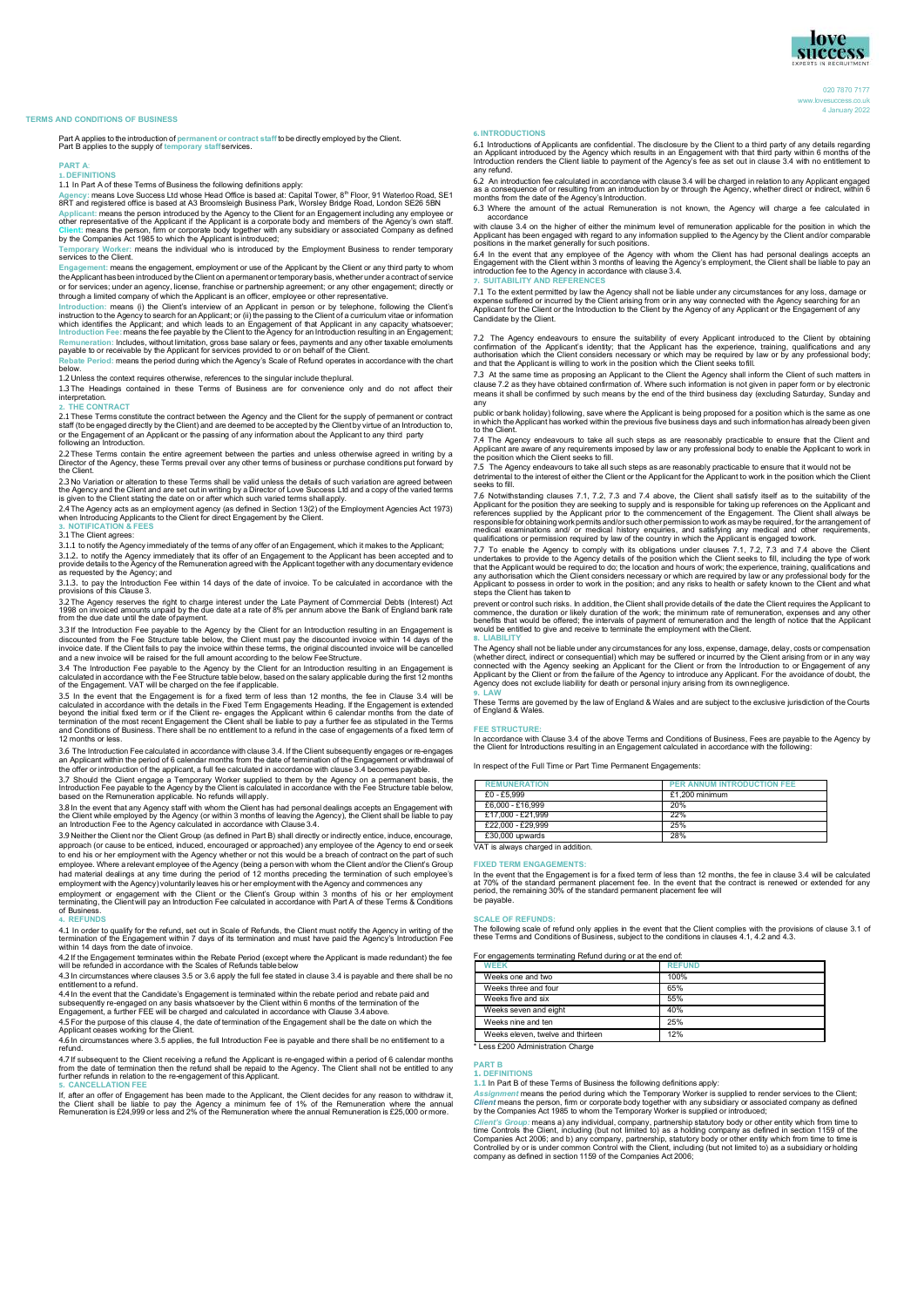

020 7870 7177 www.lovesuccess.co.uk 4 January 2022

*The Employment Business* means Love Success Ltd whose registered office is based at

Miller Davies Broomsleigh Business Park, Worsley Bride Road, London SE26<br>Engages/Engaged/Engagement means the engagement, employment or use of the Temporary Worker directly by the<br>Client or any third party or through any o

render temporary services to the Client. Transfer Fee means the fee payable in accordance with clause 7.1 below and<br>Regulation 10 of the Conduct of Employment Agencies and Employment Businesses Regulations 2003. Introducti

*Agency Workers Regulations*: means the Agency Workers Regulations 2010;

*Assignment*: means assignment services to be performed by the Temporary Worker for the Client for a period of time<br>during which the Temporary Worker is supplied by the Employment Business to work temporarily for and under

*Assignment Details Form*: means written confirmation of the assignment details agreed with the Client prior to commencement of the Assignment;

A*WR Claim*: means any complaint or claim to a tribunal or court made by or on behalf of the Temporary Worker against<br>the Client and/or the Employment Business for any breach of the Agency Workers Regulations;<br>*Charges:* m

**Comparable Employee:** means as defined in Schedule 1 to these Terms

*Conduct Regulations*: means the Conduct of Employment Agencies and Employment Business Regulations 2003;

*Introduction* means (I) the Client's interview of a Temporary Worker in person or by telephone, following the Client's instruction to the Employment Business to supply a Temporary Worker; or (ii) the passing to the Client of a curriculum<br>vitae or information which identifies the Temporary Worker; and which leads to an Engagement of that Te Worker.

Losses: means all losses, liabilities, damages, costs, expenses whether direct, indirect, special or consequential<br>(including, without limitation, any economic loss or other loss of profits, business or goodwill, managemen

and demands;<br>Period of Extended Hire: means any additional period that the Client wishes the Temporary Worker to be supplied for<br>Deviond the duration of the original Assignment or series of Assignments as an alternative to

Relevant Period: means a) the period of 8 weeks commencing on the day after the <u>las</u>t day on which the Temporary<br>Worker worked for the Client having been supplied by the Employment Business; or b) the period of 14 weeks f

**a)** Pay

**b)** The duration of working

time; **c)** Night Work **d)** Rest periods; **e)** Rest breaks; and

**f)** Annual leave

That are ordinarily included in the contracts of employees or workers (as appropriate) of the Client whether by collective<br>agreement or otherwise and including (for avoidance of doubt and without limitation) such terms and

*First Assignment:* means: *a)*The relevant Assignment; or *b)*If, prior to the relevant Assignment:

i.The Temporary Worker has worked in any assignment in the same role with the relevant Client as the role in which the Temporary Worker works in the relevant Assignment; and

ii. the relevant Qualifying Period commenced in any such assignment, that assignment (an assignment being (for the<br>purpose of this defined term) a period of time during which the Temporary Worker is supplied by one or more Client);

*R* Includes, base salary or fees, guaranteed and/or anticipated bonus and commission earnings, allowances, inducement payments, the benefit of a company car and all other payments and taxable (and, where a<br>applicable, non-taxable) emoluments payable to or receivable by the Temporary Worker for services rendered to o

*Terms:* means these terms of business (including the attached schedules) together with any applicable Assignment Details Form;

**1.2** Unless the context otherwise requires, references to the singular shall include theplural. **1.3** The headings contained in these Terms are for convenience only and do not affect their interpretation.

**2. THE CONTRACT 2.1** These Terms constitute the contract between the Employment Business and the Client for the supply of

the Temporary Worker's services by the Employment Business to the Client and are deemed to be accepted by the<br>Client by virtue of its request for, interview with or Engagement of the Temporary Worker or the passing of any<br>

2.2 These Terms contain the entire agreement between the parties and unless otherwise agreed in writing by a Director<br>of the Employment Business, these terms prevail over any terms of business or purchase conditions put fo

3. CHARGES<br>
SLAT he Client agrees to pay such hourly charges of the Employment Business as shall be notified to and agreed with<br>
SLAT he Client Termporary Workers are normally paid at time-and-a half for agreed hours in ex

3.2 The Agency reserves the right to charge interest on invoiced amounts. Interest will be charged at a daily rate on<br>the overdue daily balance overdue at a rate of 8% per annum above the Bank of England bank rate at the p

3.4 The other components to the charges will comprise of the following:<br>3.4.1 The Temporary Workers hourly rate ofpay;<br>3.4.2 an amount equal to any paid holiday leave to which the Temporary Worker is entitled under the Wo assignment.

**3.4.3** any other amounts to which the Temporary Worker is entitled under the Agency Workers Regulations, where applicable;

applictuate.<br>3.5 The Employment Business reserves the right to reasonably vary the Charges agreed with the Client, by giving<br>written notice to the Client:

**3.5.1** in order to comply with any additional liability imposed by statute or other legal requirement or entitlement, including but not limited to the Agency Workers Regulations; and/or

3.5.2 if there is any variation in the Relevant Terms and Conditions.<br>3.6 The Charges are invoiced to the Client on a weekly basis and are payable within 14 days of invoicedate<br>4. INFORMATION TO BE PROVIDED

4.1 When making an introduction of a Temporary Worker to the Client the Employment Business shall inform the<br>Client of the identity of the Temporary Worker, that the Temporary Worker has the necessary or required experienc **4.2** Where such information is not given in paper form or by electronic means it shall be confirmed by

such means by the end of the third business day (excluding Saturday, Sunday and any public or Bank holiday) following, save where the Temporary Worker is being introduced for an Assignment in the same position as one in which the Temporary Worker had previously been supplied within the previous five business days and such information has already been given to the Client, unless the Client requests that the information be resubmitted.

## **5. TIMESHEETS**

5.1 At the end of each week of an Assignment (or at the end of the Assignment where it is for a period of one<br>week or less) the Client agrees to authorise and sign the Employment Business's timesheet either hard<br>copy or el

**5.2** Signature of the timesheet by the Client isconfirmation of thenumber ofhours worked. In signing this document the Client agrees that the hours indicated thereon have been satisfactorily worked. If the Client is unable to sign a timesheet produced for authentication by the Temporary Worker because the Client disputes

the hours claimed, the Client shall inform the Employment Business immediately or otherwise as soon as is reasonably practicable and shall co-operate fully and in a timely fashion with the Employment Business to<br>enable the Employment Business to establish what hours, if any, were worked by the Temporary Worker.<br>Failure to sign worked.

5.3 The Client shall not be entitled to decline to sign a timesheet on the basis that he is dissatisfied with the<br>work performed by the Temporary Worker. In cases of unsuitable work the Client should apply the provisions<br>o

# **6.PAYMENT OF THE TEMPORARY WORKER**

The Employment Business assumes responsibility for paying the Temporary Worker and where appropriate for<br>the deduction and payment of National Insurance Contributions and PAYE Income Tax applicable to the<br>Temporary worker **7. TRANSFER & INTRODUCTION FEES**

7.1 In the event of the Engagement by the Client of a Temporary Worker supplied by the Employment Business<br>for an Assignment either (1) directly or (2) pursuant to being supplied by another employment business during<br>the A

**a.** an extended period of hire calculated in proportion to the number of weeks the Temporary Worker has been supplied to the client; or

**b.** a Transfer Fee based on the Remuneration applicable during the first 12 months of the Engagement as follows: Continuous Length of Assignment Discount off

Fee 1 – 10 Weeks 5%

11 – 26 Weeks 8% 27 – 40 Weeks 10%

 $41 - 52$  Weeks  $20\%$ 

If the remuneration is not known, the annual remuneration as shall be calculated by taking<br>the last hourly charge payable by the Client to the Employment Business multiplying this charge by 40 to give<br>an appropriate weekl

**7.2** In the event that there is an Introduction of a Temporary Worker to the Client which does not result in the supply of that Temporary Worker by the Employment Business to the Client, but which leads to

an Engagement of supply of that Temporary Worker by the Employment Business to the Client, but the Temporary<br>Worker is introduced by the Client to a third party which results in the Engagement of the Temporary Worker by<br>th Introduction Fee will be paid in the event that the Engagement subsequently terminates. VAT is payable in addition to any fee due.

**7.3** Neither the Client nor the Client Group shall directly or indirectly entice, induce, encourage, approach (or cause to be enticed, induced, encouraged or approached) any employee of the Employment Business to end or<br>seek to end his or her employment with the Employment Business whether or not this would be a breach of contract on the part of such employee. Where a relevant employee of the Employment Business (being a person<br>with whom the Client and/or the Client's Group had material dealings at any time during the period of 12 months<br>pr Client or the Client's Group within 3 months of his or her employment terminating, the Client will pay an Introductior<br>Fee calculated in accordance with Part A of these Terms & Conditions of Business.

8 LIABILITY<br>That is very effort is made by the Employment Business to give satisfaction to the Client by ensuring<br>the same reasonable standards of skills, integrity and reliability from Temporary Workers and further to pro

control of the Client from the time they report to take up duties and for the duration of the Assignment. The Client consequences to be responsible for all acts, errors or omissions of the Temporary Worker, whether willful Assignments.

8.3 The Client shall advise the Employment Business of any special health and safety matters about which the<br>Employment Business is required to inform the Temporary Worker and about any requirements imposed

the Assignment requested by the Employment Business and the Client will not do anything to cause<br>the Employment Business to be in breach of its obligations under these Regulations. Where the Client<br>requires or may require

by law or by any professional body, which must be satisfied if the Temporary Worker is to fill<br>the Assignment. The Client will assist the Employment Business in complying with the Employment Business's<br>duties underthe Work